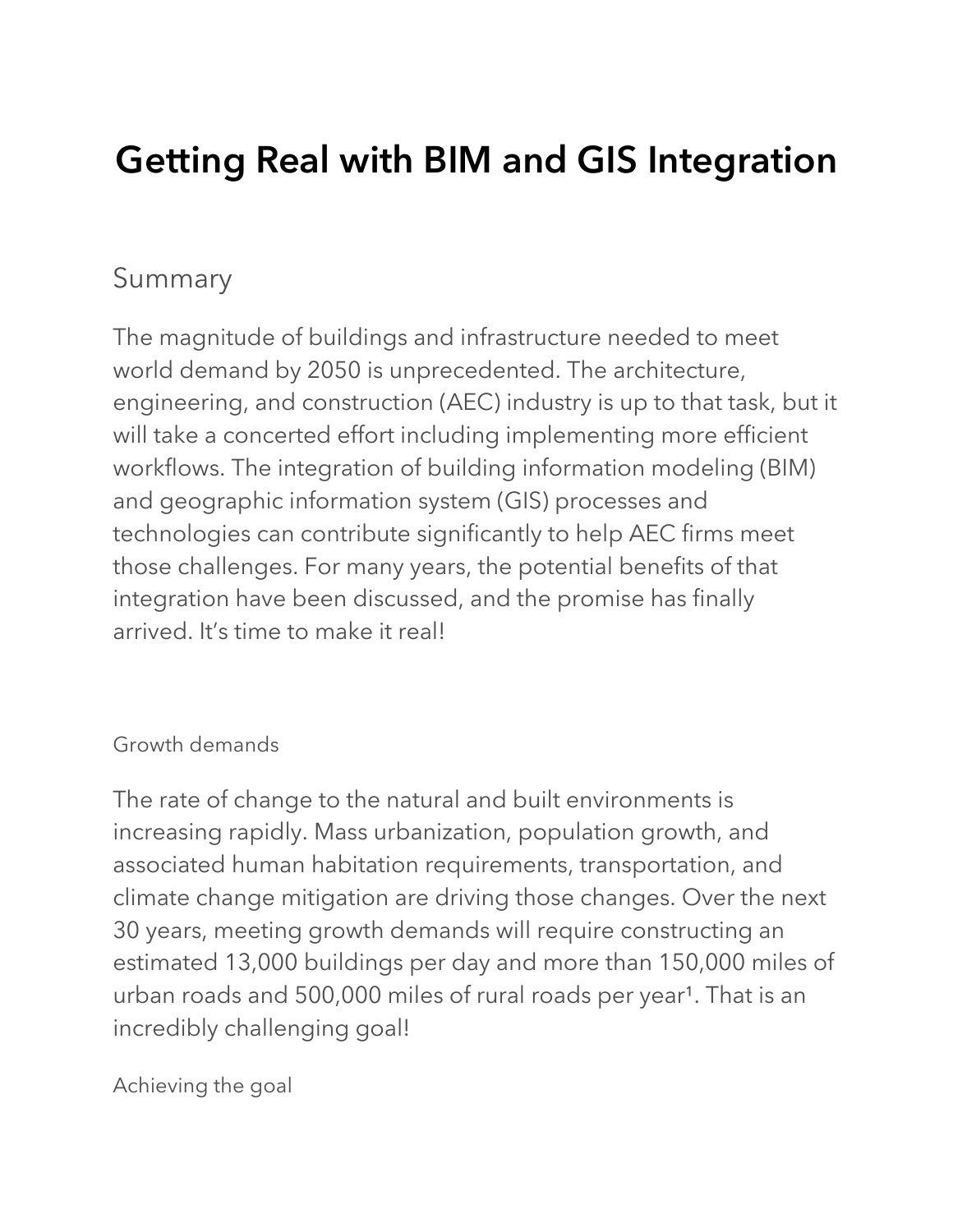Can the world achieve that goal while providing a sustainable, high quality of life for people and protecting the environment? Yes—but it will take a continuous effort plus more efficient and effective coordination, communication, and cooperation among AEC companies; investors/developers; national, state, and local governments; and public stakeholders.

#### Role of technology

Technology can contribute to achieving that goal in many ways, such as streamlining work processes, sharing information, and visualizing proposed building and infrastructure developments. BIM and GIS are two key processes and tools that support all phases of the AEC project life cycle (plan, design, build, and operate).

#### BIM and GIS

At a high level, BIM provides detailed information about buildings and infrastructure assets. The BIM process creates an integrated database(s) of an asset that includes a 3D digital representation of its physical and functional characteristics and extensive alphanumeric data about associated components/objects. It is a shared information resource that supports document management, coordination, collaboration, and simulation. BIM provides a reliable foundation for project teams to make decisions throughout the project life cycle.

GIS provides information about those assets in the context of the natural and built environments and other vital factors, such as demographic, socioeconomic, and environmental considerations. It is a framework for gathering, integrating, managing, analyzing, and visualizing geospatial data using maps and 3D scenes. With this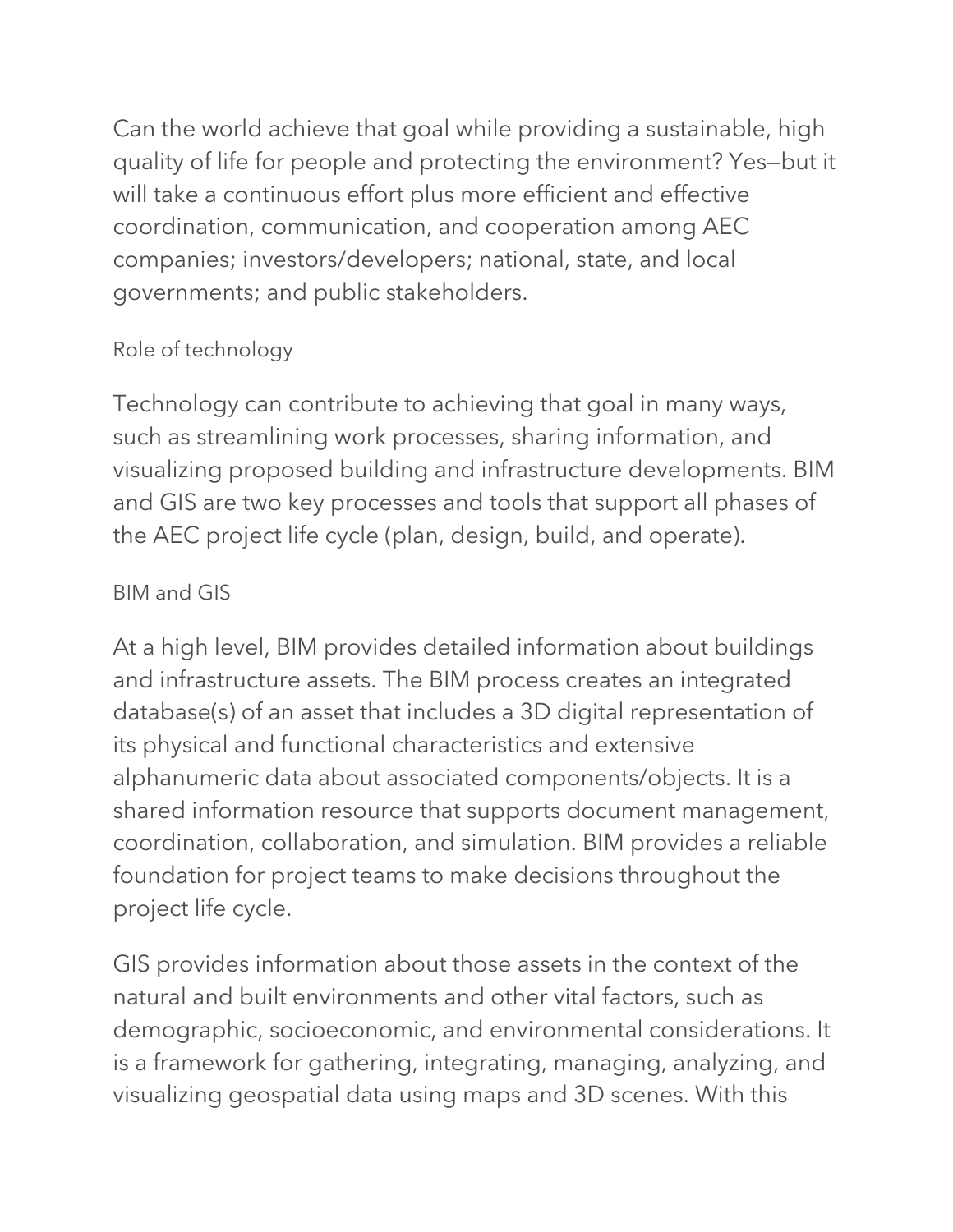unique capability, GIS reveals deeper insights into data, such as patterns and spatial relationships. Ultimately, this helps users make better-informed decisions about the operation and maintenance of those assets.



BIM and GIS are working together to inform decision-making for the Redtail Ridge conceptual mixed-use development project in Colorado.

Drivers for integration

Both BIM and GIS play unique and valuable roles in supporting the life cycle of building and infrastructure projects. However, there is a significant need to effectively integrate those tools at the workflow level, so project participants and stakeholders can capitalize on their capabilities and benefits.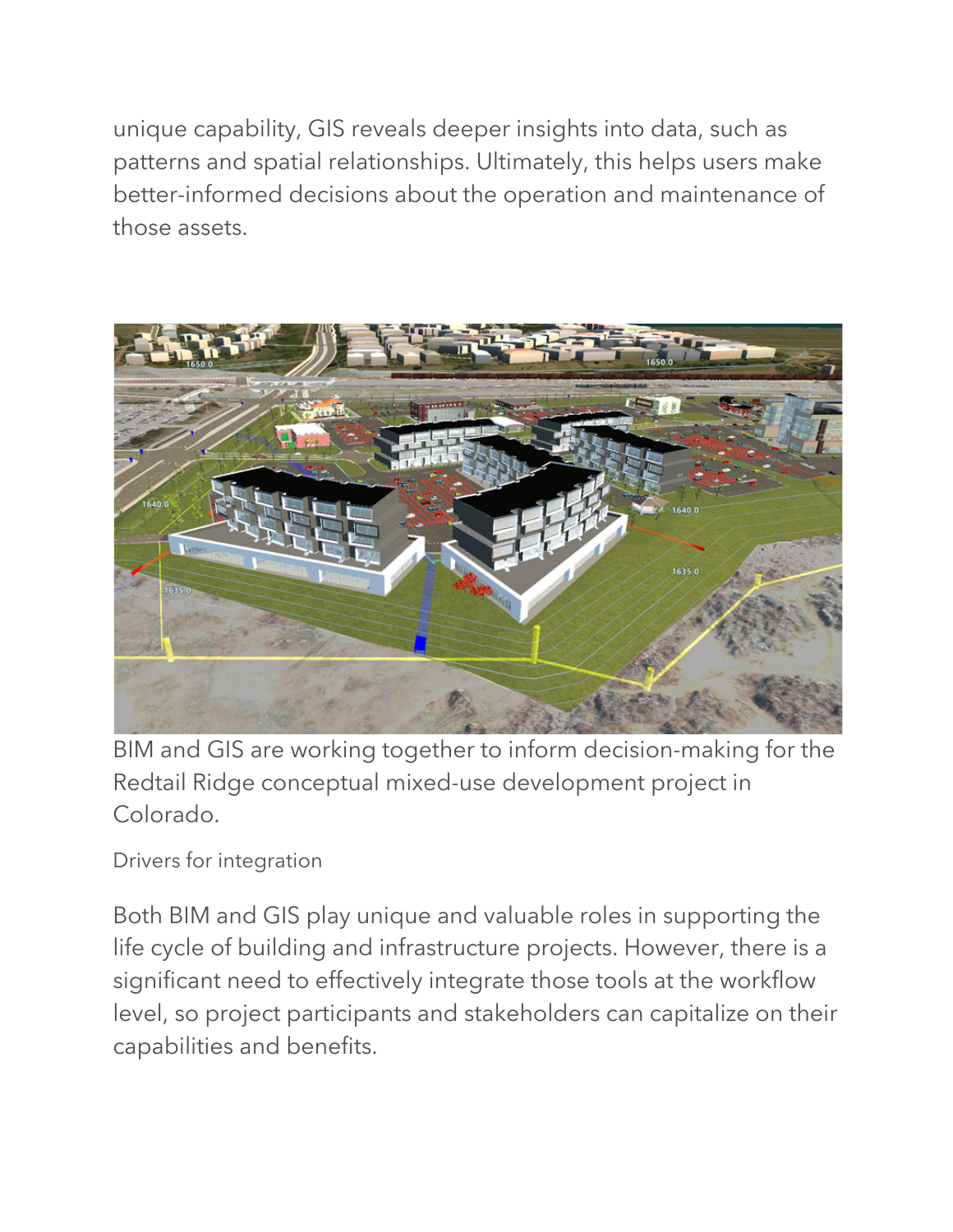Digital transformation through the adoption of technological advances is a driving force in the AEC industry. Integrating BIM and GIS supports that transformation, and it demonstrates an AEC firm's commitment to process improvements and technical excellence. Reducing internal silos between disciplines, streamlining workflows, and increasing productivity are differentiators in the marketplace that help AEC organizations be more competitive in the bid process. In addition, it increases their ability to collaborate with internal and external stakeholders.

Another driver is the growing number of countries, states, cities, and other government entities that are mandating various levels of BIM standards for delivering project information for permitting and other business processes. Many governments are now implementing those standards for centrally procured projects. A growing number of those entities also require BIM data to be integrated into their GIS-based systems of record, such as adding 3D models of new buildings to their citywide 3D urban planning database.

Recently, there have been significant advances in BIM and GIS integration technologies, especially between Esri and Autodesk software offerings (e.g., ArcGIS Pro, InfraWorks, Civil 3D, and Revit). In addition, advancements in storage, compute power, and the distribution of data on the internet enable BIM and GIS integration to bring tremendous value to project delivery, management, and operations for buildings, infrastructure, and the surrounding managed environment.

#### Integration benefits

BIM and GIS not only help design and construction teams work more efficiently, but they also enable the data created during those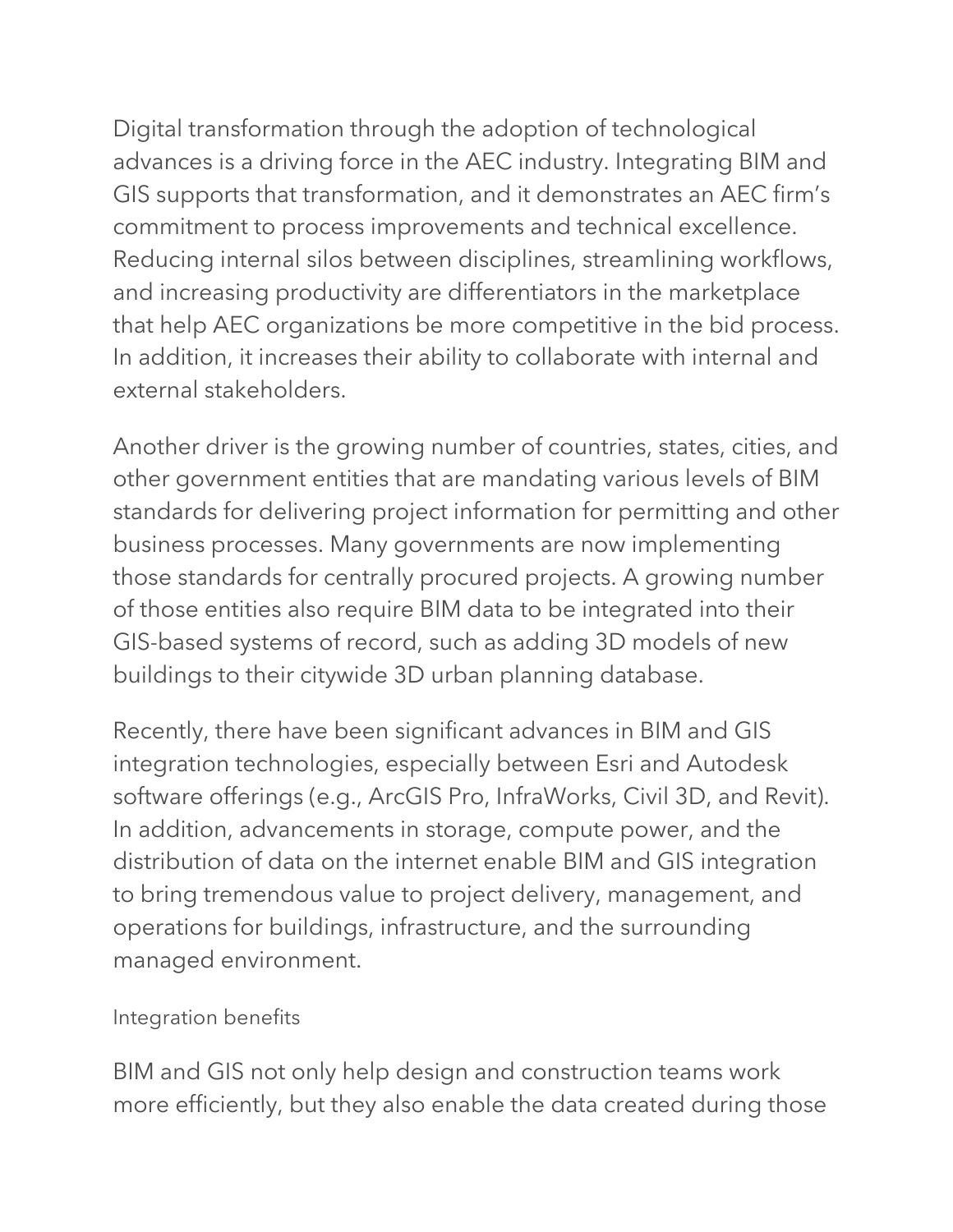processes to be used for a wide range of operations and maintenance activities, such as facilities management, space planning, and security.

There are numerous benefits from integrating BIM and GIS, including the following:

- Capitalize on existing investments in BIM and GIS software to increase return on investment (ROI).
- Advance the understanding of projects in the context of their location; what's built; and broader environmental, demographic, economic, and other factors.
- Enable collaborative workflows that minimize data loss and reduce inefficiencies.
- Make better-informed decisions to accelerate project delivery and improve the operations and maintenance of completed assets.
- Help architects, engineers, and GIS teams work together more effectively to put data at the center, remove silos, and connect workflows.
- Enable architects and engineers to design smarter, more efficient buildings and infrastructure; help understand the impacts of these structures on the environment; collect and analyze data from the field; and improve communication with key stakeholders.
- Connect existing systems of record to create a federated source of truth that helps minimize costly errors and delays regarding critical design decisions.

Let's get started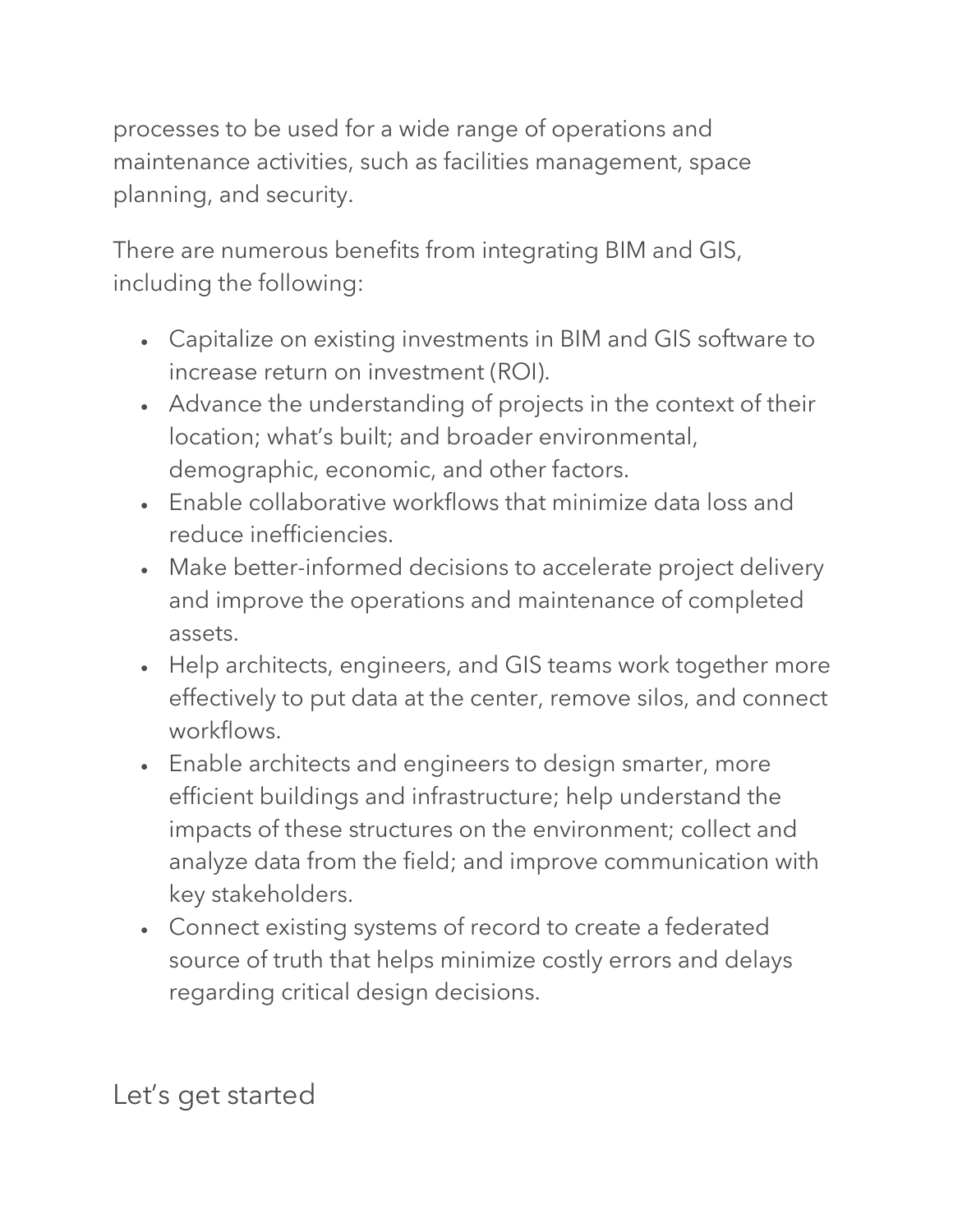The demand is clear, the drivers are understood, and the benefits are apparent. But how do you get started? How do you make it real? Esri offers many resources to help customers achieve the benefits of integrating BIM and GIS including workshop engagements, blogs and videos, and a GeoNet community.

BIM and GIS Integration Workshop

The workshop is a two-day engagement that focuses on informing customers about common patterns, tools, and workflows for integrating BIM and GIS capabilities and using them to support AEC project work. The format is a combination of presentations, demonstrations, and hands-on learning using Esri and Autodesk software and standard datasets. It can be conducted remotely or onsite at a customer's facility.

Day 1: Introduction to BIM and GIS Integration provides an overview of the business, integration patterns, and technologies. Day 2: Hands-On Integration Techniques allows participants to use the software and integration workflows discussed on Day 1.

The workshop is designed for several audiences including the following:

- Practice leads and project managers responsible for the successful delivery of AEC projects and services.
- Architects, engineers, landscape architects, other designers, and GIS professionals who use BIM and GIS technologies to support AEC projects.

For more information about the workshop, contact us at AEC\_Consulting@esri.com.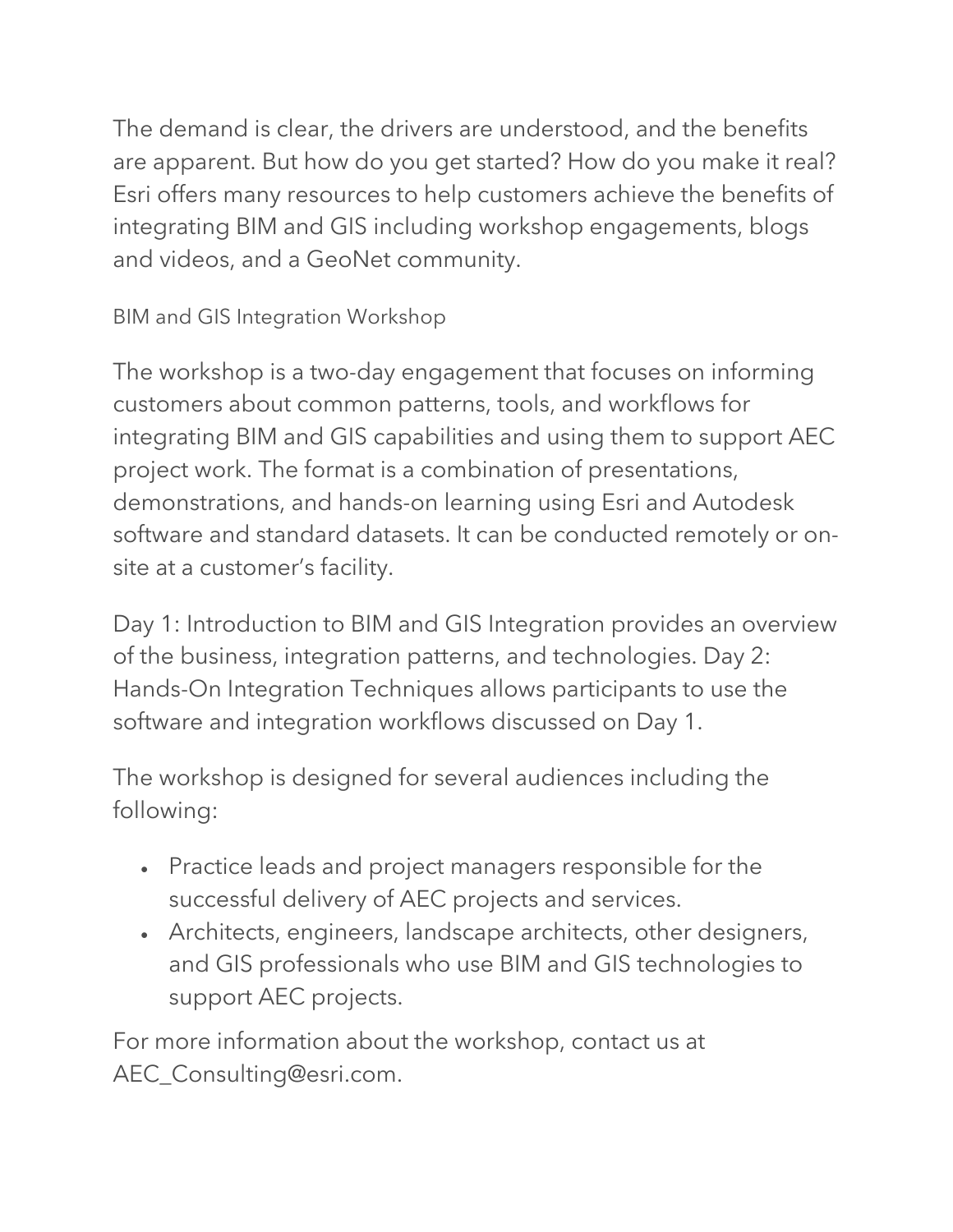#### *Blogs and Videos*

- Common Patterns for BIM and GIS Integration by Chris Andrews
- 5 Myths and 5 Realities of BIM-GIS Integration by Chris Andrews
- How to Georeference Revit Data in ArcGIS Pro by Don Kuehne
- BIM-GIS Integration with IFC by Don Kuehne

#### *GeoNet*

GeoNet is where the Esri community—customers, partners, Esri staff, and others in the GIS and geospatial professional community connect, collaborate, and share experiences. GeoNet offers a dedicated **AEC** community. We invite you to join the conversation!

## Conclusion

The high rate of world growth and change is driving the need for private and government organizations to streamline business processes to increase efficiency and effectiveness. More holistic and integrated workflows in the AEC life cycle are being implemented to reduce costs, meet growth demands, and comply with government mandates. The demand will only increase over time. The integration of BIM and GIS technologies is a valuable component of the overall solution to meet the tremendous building and infrastructure development needs over the next 30 years and beyond. The exciting part is that although significant progress has been made, we are only just beginning to scratch the surface when it comes to